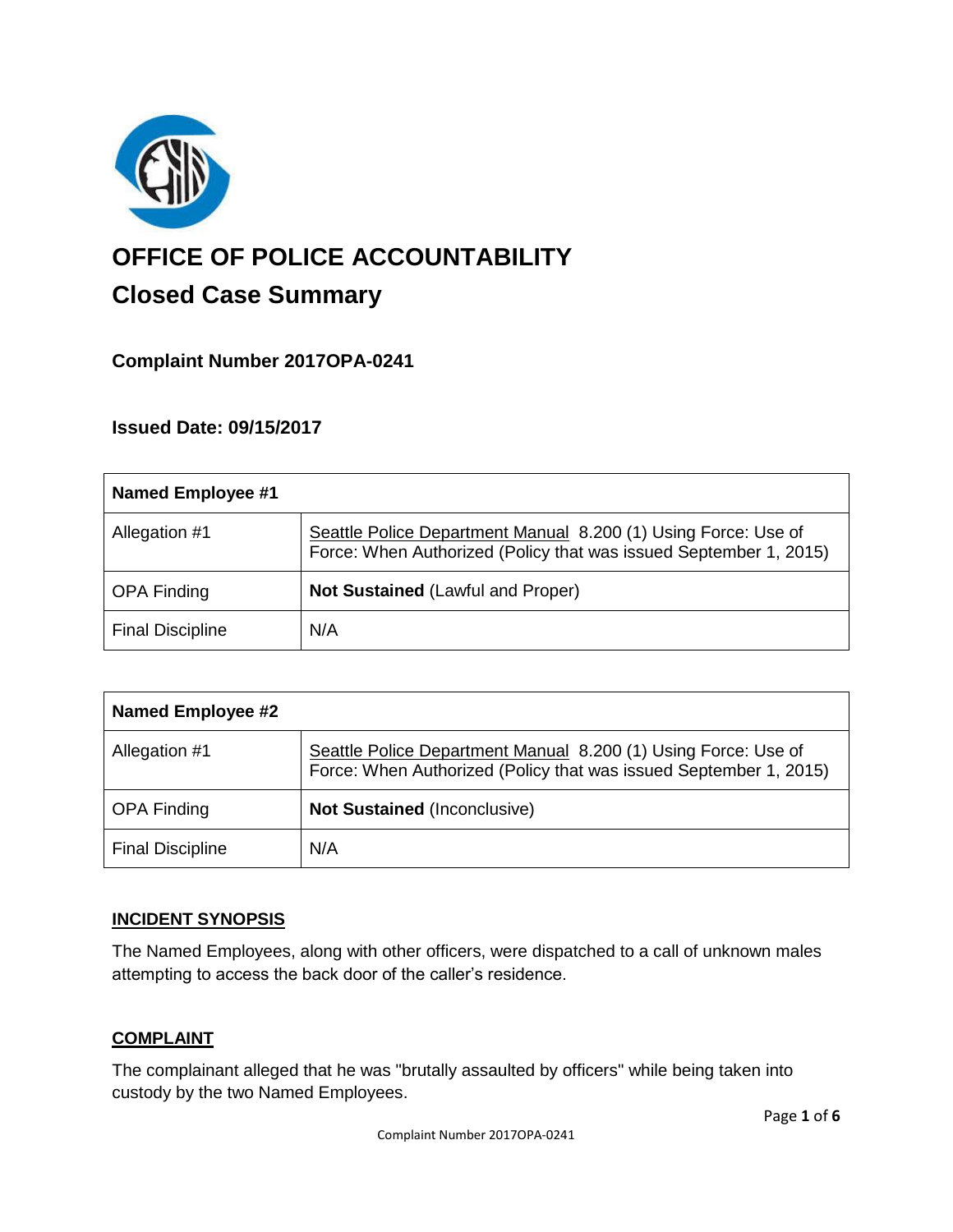#### **INVESTIGATION**

The OPA investigation included the following actions:

- 1. Review of the complaint memo
- 2. Review of In-Car Videos (ICV)
- 3. Search for and review of all relevant records and other evidence
- 4. Interviews of SPD employees

#### **ANALYSIS AND CONCLUSION**

On the date in question, police received a call from an individual, who stated that there were unknown males attempting to access the back door of her residence. The caller further stated that the males had also gone through her shed. The caller indicated that one of the males was wearing a black sweatshirt.

Officers, including Named Employee #1 and Named Employee #2, were dispatched to the scene and, upon arrival, activated their In-Car Video (ICV) systems. When they approached the residence, they observed a male wearing a black sweatshirt in the backyard. The officers identified themselves and contacted the male, who was later learned to be the complainant. The complainant began running north where he came into contact with an officer. The officer ordered the complainant multiple times at gunpoint to stop and get on the ground, but the complainant did not comply with those orders. Instead, the complainant began to run west. The officer holstered his firearm and ran after the complainant, who moved directly towards Named Employee #2. The complainant attempted to evade Named Employee #2, but Named Employee #2, with assistance from Named Employee #1, took the complainant down to the ground.

Named Employee #1 reported that when he first came into contact with the complainant, he grabbed his clothing but that the complainant began to struggle in order to get away. Named Employee #1 was able to maintain his grip and made the decision to try to take the complainant down to the ground. As he was trying to do so, Named Employee #2 arrived on scene to assist taking the complaint to the ground. Named Employee #1 held the complainant's midsection while Named Employee #2 cupped the back of the complainant's neck and "assist[ed] his forward momentum to the ground."

After he fell to the ground, the complainant turned on his side. At that point, the officers noticed what appeared to be a firearm in the complainant's waistband. The complainant struggled against the officers to avoid being placed into custody. The officer held the complainant's right arm against his side while Named Employee #1 and Named Employee #2 attempted to control the complainant's body. In his Type II Use of Force Report, Named Employee #2 indicated that the complainant was "throwing his arms back and forth" and that, while doing so, the complainant struck Named Employee #2 several times. Named Employee #2 was concerned that the complainant was reaching for the firearm- later determined to be a pellet gun- that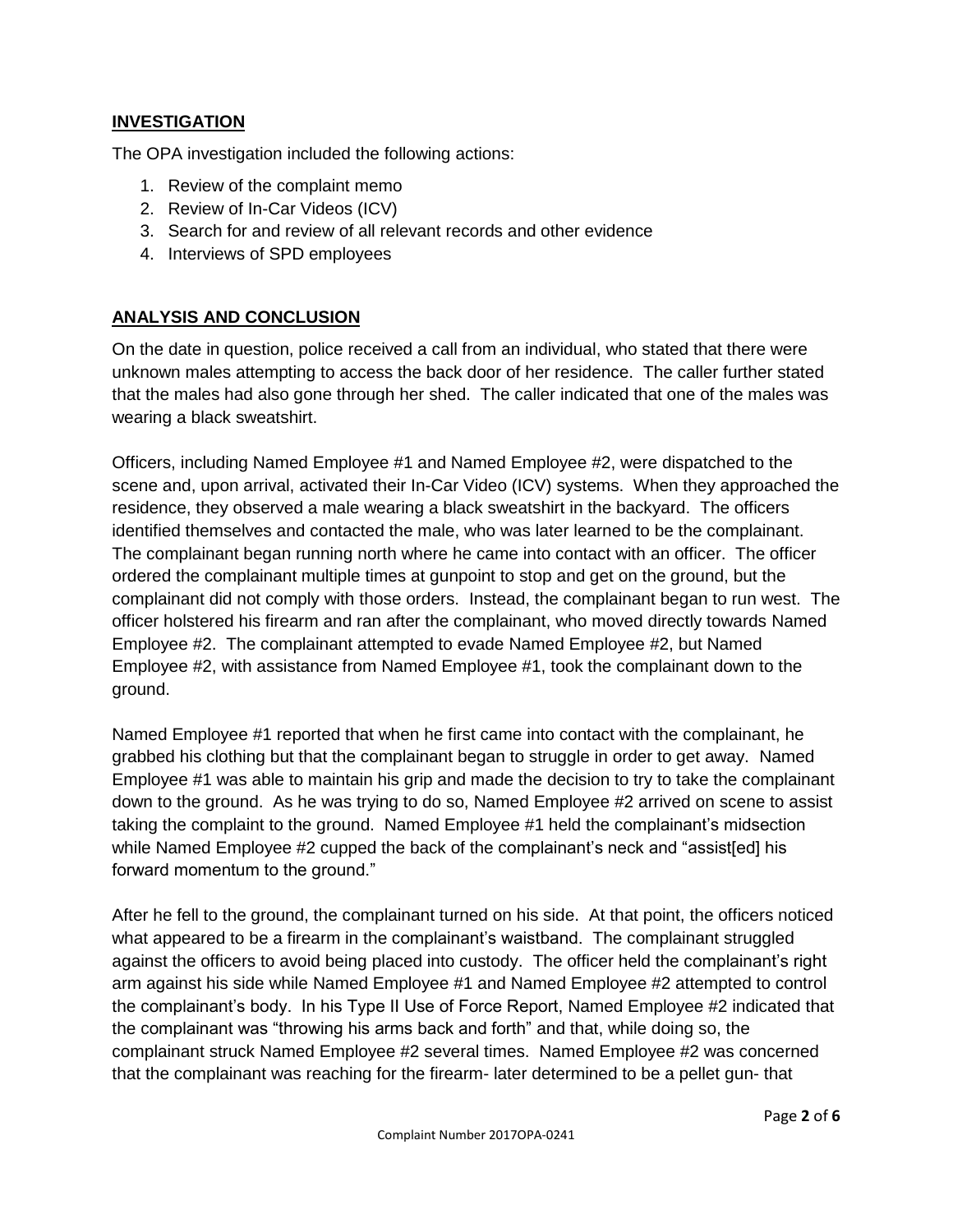Named Employee #2 observed in the complainant's waistband. Another firearm- also later determined to be a pellet gun- was observed in the complainant's front waistband. In an attempt to control the complainant, Named Employee #1 applied pressure to the midsection of the complainant's back. Named Employee #2 was also situated on top of the complainant. The officers were ultimately able to control the complainant and recover the pellet gun from his front waistband. The officers then moved the complainant onto his stomach to allow them to remove the firearm from his rear waistband. In his report, Named Employee #2 stated that, at this time, he placed his knee on the back of the complainant's head in order to control the complainant's body. Named Employee #2 indicated that he did so based on his concern that the complainant could be in possession of other weapons. Named Employee #2 further stated that in placing his knee on the back of the complainant's head, he believed that he was acting consistent with his training. The complainant then ceased his resistance, the officers modulated their force, and Named Employee #1 and Named Employee #2 were able to place the complainant into handcuffs. Named Employee #1 double locked the handcuffs. The officers reported using no other force.

After the complainant was handcuffed, Named Employee #2 observed superficial scrapes to the right side of his face. Named Employee #2 speculated that these could have been caused from when he placed his knee on the back of the complainant's head, which pressed the complainant's face into the pavement. The complainant received medical treatment at the South Precinct.

The force was screened at the scene by a Sergeant. The Sergeant spoke with Named Employee #2 about what had occurred. The audio of their conversation was captured by both the Sergeant's and Named Employee #2's ICVs. In response to the Sergeant's questions concerning the incident, Named Employee #2 indicated the following: "I just got him down. Scruff of the neck and slammed him down. Knee into the face right away. We got him taken care of." The Sergeant accepted this description of the force and did not ask any follow up questions. The Sergeant then spoke with the complainant who stated he had been subjected to police brutality. In his arrest screening report, the Sergeant indicated that the subject had minor injuries to his face, chest, finger and toe; however, the injury to the toe was reportedly selfinflicted. While the complainant indicated to a nurse that he had a bump on his forehead, the nurse did not detect a bump. Moreover, per the Sergeant's report, the complainant stated to the Sergeant Burrows that he did not have any injuries.

In their Use of Force Reports, which were completed after the in-person screening by the Sergeant, both Named Employee #1 and Named Employee #2 reported that the takedown of the complainant was a soft takedown. Neither reported punching, kicking or otherwise striking the complainant at any time.

Manual Policy 8.200(1) requires that force used by officers be reasonable, necessary and proportional. Whether force is reasonable depends "on the totality of the circumstances" known to the officers at the time of the force and must be balanced against "the rights of the subject, in light of the circumstances surrounding the event." The policy lists a number of factors that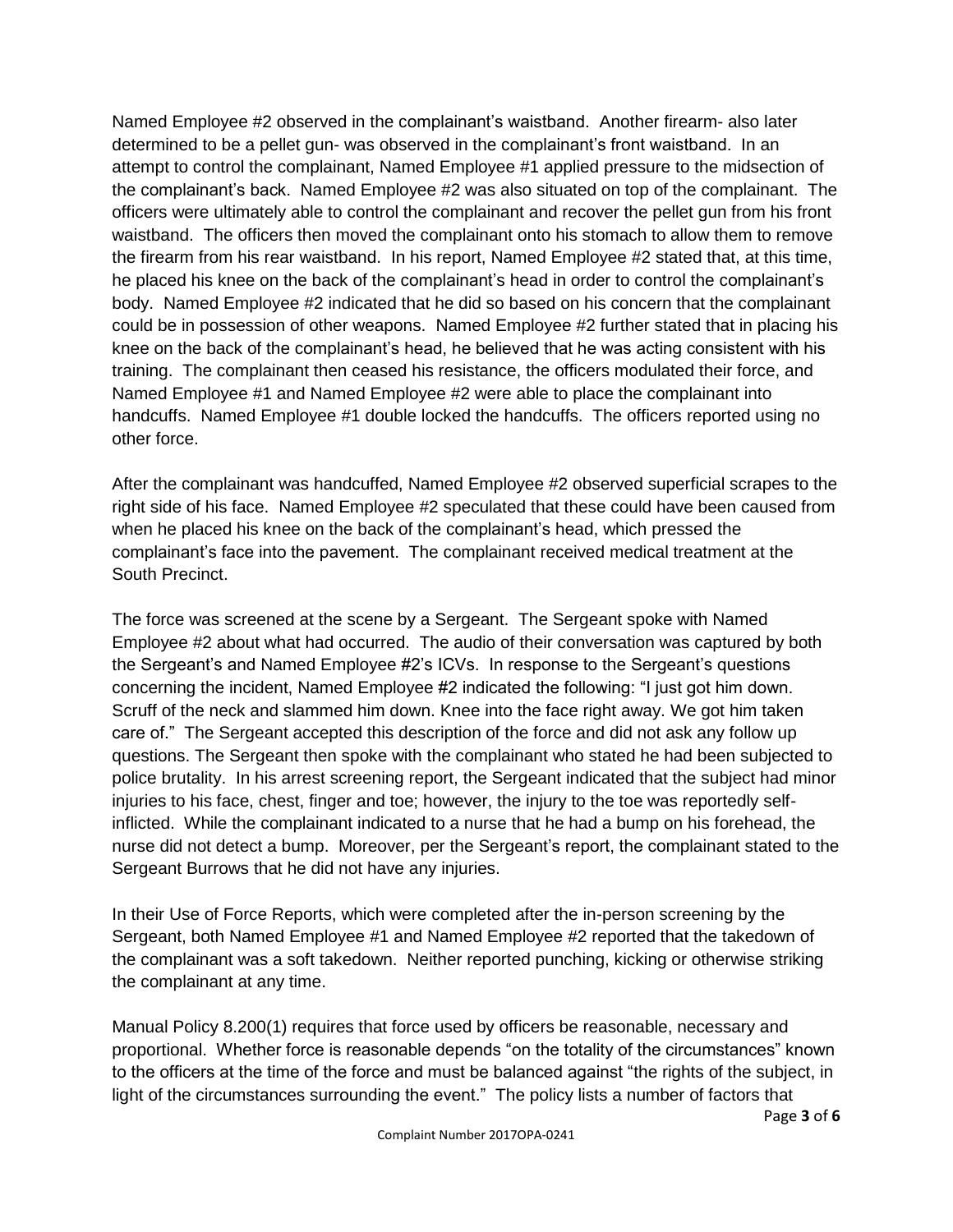should be weighed when evaluating reasonableness. Force is necessary where "no reasonably effective alternative appears to exist, and only then to the degree which is reasonable to effect a lawful purpose." Lastly, the force used must be proportional to the threat posed to the officer.

Here, the OPA Director found that the force used by Named Employee #1 was reasonable, necessary, and proportional, and thus consistent with policy.

First, with regard to reasonableness, Named Employee #1 had probable cause to believe that the complainant was involved in an active burglary. This justified taking the complainant into custody. When the complainant attempted to evade the lawful attempts to place him under arrest, it was reasonable for Named Employee #1 to use force to take him to the ground in order to get the complainant under control and to handcuff him. Notably, Named Employee #1 was unaware whether there was another suspect in the immediate vicinity. Indeed, the caller had initially reported two suspects. Moreover, Named Employee #1 viewed what appeared to be two firearms in the complainant's waistband.

Second, with regard to whether the force was necessary, the OPA Director found that, at the time the force was used, Named Employee #1 believed that there was no reasonably effective alternative and that the degree of force was reasonable to effect the lawful purpose of placing the complainant under arrest and securing the scene.

Third, with regard to the proportionality of the force, Named Employee #1 used force commensurate with the threat facing him, and only that level of force needed to get the complainant on the ground and then to control the complainant's body in order to take custody of the firearms and to handcuff him.

The analysis with regard to Named Employee #2's force was complicated by the inconsistencies in Named Employee #2's statements.

In both his Use of Force Report and his OPA interview, Named Employee #2 asserted that the takedown in question was a soft takedown. In his report, he stated that he performed the takedown by cupping the back of the complainant's neck and then using the complainant's momentum to take him to the ground. However, in his OPA interview, Named Employee #2 denied cupping the complainant's neck. Instead, Named Employee #2 stated that he just grabbed the complainant's arms/elbows because he could not get any control over the complainant's body and then took him to the ground. These accounts were not only inconsistent with each other, but also with the description of the takedown initially given by Named Employee #2 to the Sergeant. In that screening conversation, the audio of which was captured by ICV, Named Employee #2 indicated that he grabbed the complainant by the scruff of his neck and slammed him to the ground. This would suggest a hard rather than soft takedown.

Page **4** of **6** In his report and at his OPA interview, Named Employee #2 recounted placing his knee on back of the complainant's head in order to control his body. However, Named Employee #2 stated to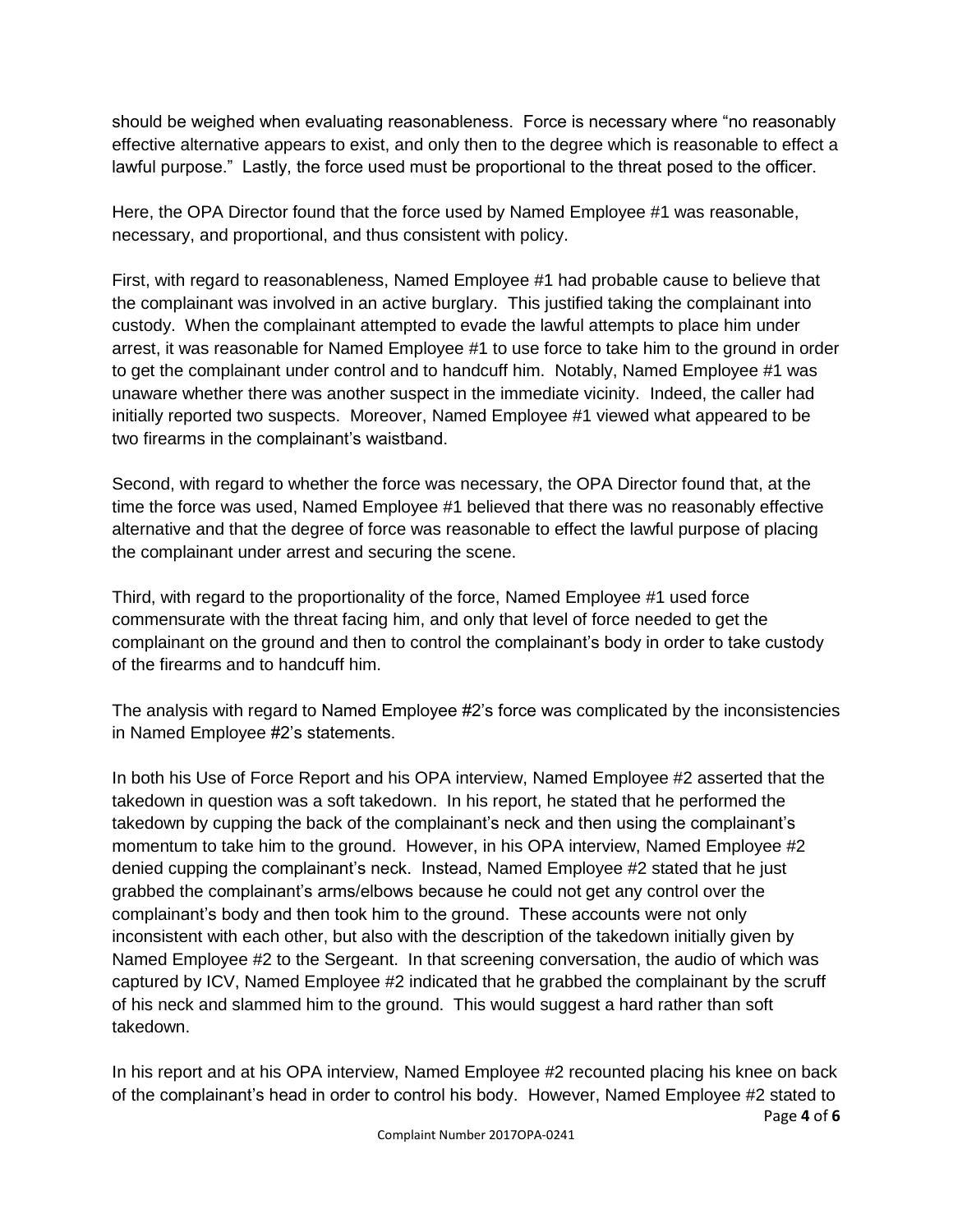the Sergeant that he put his "knee into the [complainant's] face right away. We got him taken care of." These two accounts again appeared to be inconsistent. Putting a knee "into" a subject's face is different than placing a knee on the back of a subject's head. Moreover, based on Named Employee #2's terminology, it was unclear whether he was stating that he kneed the complainant in the face.

When asked about these inconsistencies at his OPA interview, Named Employee #2 cited his "excitement" in the moment that he had the screening conversation with the Sergeant.

The OPA Director found these inconsistencies to be concerning and they raised the possibility that Named Employee #2 did not accurately report what happened on that date.

Moreover, because of these inconsistencies, the OPA Director could not definitively know what force Named Employee #2 actually applied and could not conclusively determine whether it was consistent with policy. If the force used was what was represented in the Use of Force Report, it was within policy. If it was what Named Employee #2 contended using at his OPA interview, it was also within policy. If, however, Named Employee #2 slammed the complainant onto the pavement and then struck him in the face with his knee, without knowing more details, it was unclear whether it would have been consistent with policy. Notably, both Named Employee #1 and the Officer reported not observing the force used by Named Employee #2 while the complainant was on the ground.

Lastly, the OPA Director also find it concerning that no one in Named Employee #2's chain of command appeared to have caught these inconsistencies and that they were not identified until this case was investigated by OPA. The chain of command is required to perform rigorous and thorough examinations of force. This includes comparing screening statements to reports and reviewing ICV and comparing that ICV to statements written by the involved and witness officers. Based on the fact that the inconsistences were not flagged and examined by the chain of command, it did not appear as if a sufficient review was performed here.

#### **FINDINGS**

#### **Named Employee #1**

Allegation #1

A preponderance of the evidence showed that the force used by Named Employee #1 was reasonable, necessary, and proportional, and thus consistent with policy. Therefore a finding of **Not Sustained** (Lawful and Proper) was issued for *Using Force: Use of Force: When Authorized.*